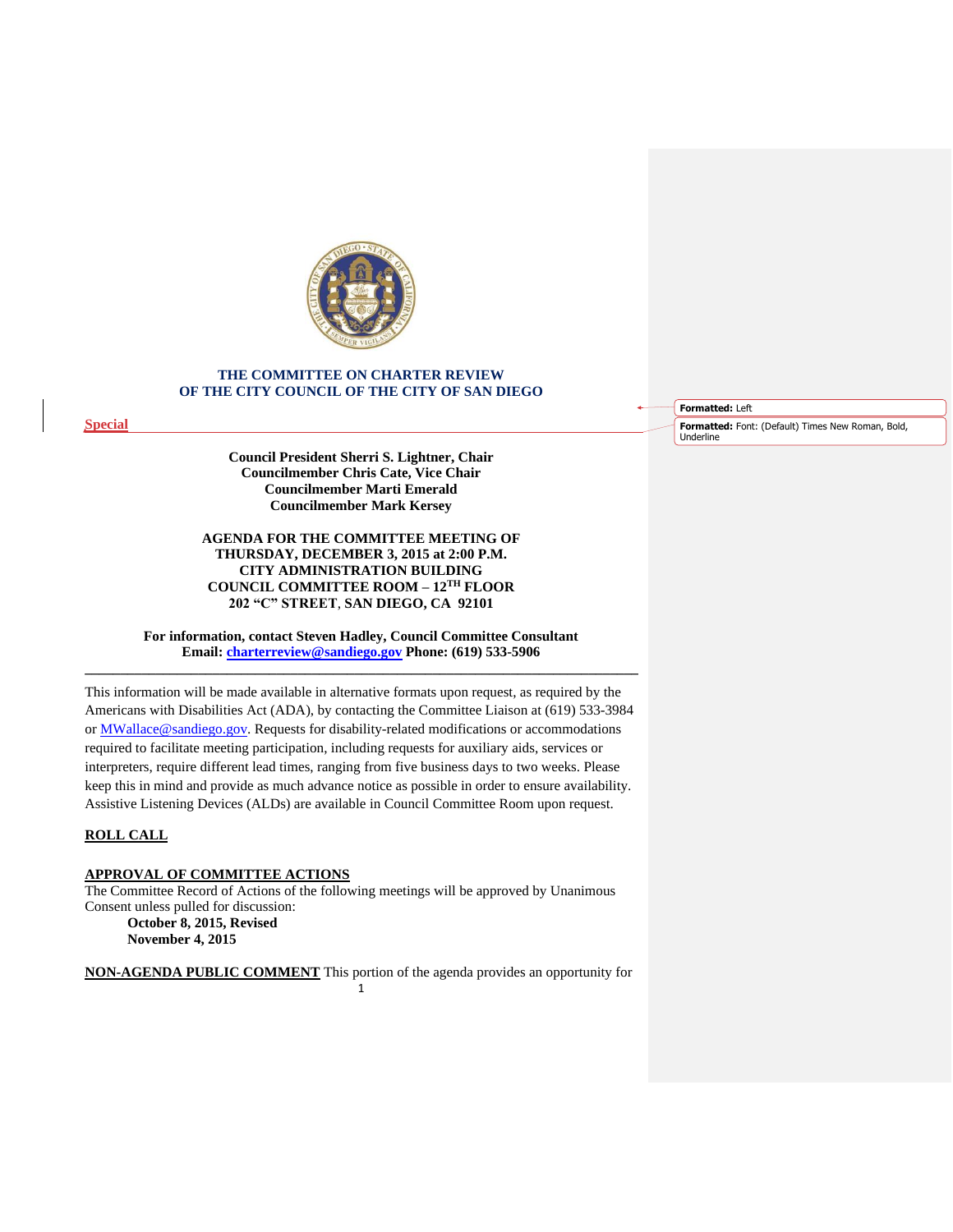members of the public to address the Committee on items of interest within the jurisdiction of the Committee. (Comments relating to items on today's docket are to be taken at the time the item is heard.) Per Section 22.0101, Rule 2.6.2, of the San Diego Municipal Code, comments are limited to two (2) minutes and are non-debatable. To exercise this right, members of the public must submit a Public Comment Request form prior to the meeting. At the conclusion of the comment, the Committee Chair has the discretion to determine appropriate disposition of the matter. Pursuant to open meeting laws, no discussion or action, other than a referral, shall be taken by the Committee on any issue brought forth under Non-Agenda Public Comment.

## **COMMITTEE MEMBERS, MAYOR, INDEPENDENT BUDGET ANALYST, CITY ATTORNEY, CITY CLERK, DIRECTOR OF LEGISLATIVE AFFAIRS COMMENT**

## **REQUESTS FOR CONTINUANCE**

## **DISCUSSION AGENDA :**

Current Charter language considered or referenced in the following items can be found in the **CITY CHARTER**.

- ITEM-1: Consideration of proposed preamble language for the Charter.(*[Click here](http://docs.sandiego.gov/councilcomm_agendas_attach/2015/cr_151203_1.pdf) to read proposed language )*
- ITEM-2: Consideration of proposed changes to the following Article  $V -$  Executive and Administrative Service provisions and related Charter sections in response to prior Committee discussion.
	- A) § 41(c) City Planning Commission

Consideration of language formalizing the Planning Commission in the Charter, but placing the duties, membership composition, selection and terms of the Commission in the Municipal Code. *[\(Click here](http://docs.sandiego.gov/councilcomm_agendas_attach/2015/cr_151203_2a.pdf) to read proposed language and [click here](http://docs.sandiego.gov/councilcomm_agendas_attach/2015/cr_151203_2a1.pdf) to read the City Attorney's February 6, 2012, Memorandum.)*

B) § 41(d) Ethics Commission

Consideration of language formalizing the Ethics Commission in the Charter. *[\(Click here](http://docs.sandiego.gov/councilcomm_agendas_attach/2015/cr_151203_2b.pdf) to read the Ethics Commission's November 16, 2015, Memorandum and proposed language.)*

- ITEM-3: Consideration of proposed changes to the following Article VII Finance provisions and related Charter sections in response to prior Committee discussion.
	- A) §77A Provisions for Zoological Exhibits [Consideration of no action from the Environment Committee.](http://docs.sandiego.gov/councilcomm_agendas_attach/2015/cr_151203_3a.pdf)
	- B) §103.1A Environmental Growth Fund [Consideration of recommendation\(s\)](http://docs.sandiego.gov/councilcomm_agendas_attach/2015/cr_151203_3b.pdf) from the Environment Committee.

 $\overline{\phantom{0}}$ 

# **Deleted: Deleted: Deleted:** *(Director of ¶ Legislative Affairs and Norma Damashek*

**Deleted: Formatted:** Font: Italic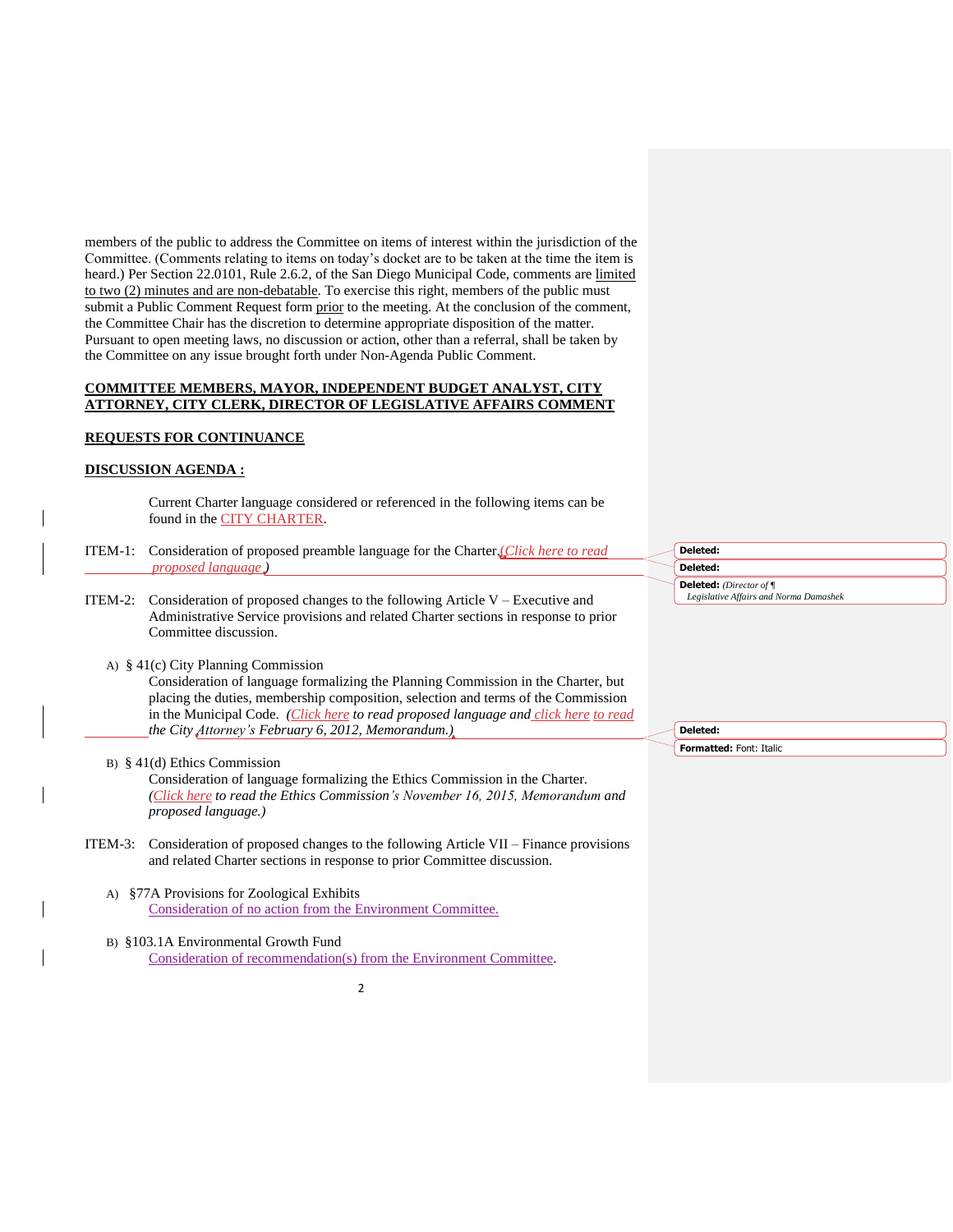| ITEM-4: Consideration of proposed changes to the following Article VIII – Civil Service |  |
|-----------------------------------------------------------------------------------------|--|
| and related Charter sections in response to prior Committee discussion.                 |  |

 $\mathsf{l}$ 

 $\overline{\phantom{a}}$ 

| A) $$118$ Rules                                                                                                                                                                                                                                                                                                                                                                                                                                                                                                                                                                             |                                                                                                                                                                                |
|---------------------------------------------------------------------------------------------------------------------------------------------------------------------------------------------------------------------------------------------------------------------------------------------------------------------------------------------------------------------------------------------------------------------------------------------------------------------------------------------------------------------------------------------------------------------------------------------|--------------------------------------------------------------------------------------------------------------------------------------------------------------------------------|
| Consideration of language amending the section to comply with state law. (Click $\triangleleft$                                                                                                                                                                                                                                                                                                                                                                                                                                                                                             | Deleted:                                                                                                                                                                       |
| here to read the City Attorney's February 5, 2014, Report to the City Council, San<br>Diego Legal Charter Review).                                                                                                                                                                                                                                                                                                                                                                                                                                                                          | Formatted: Indent: Left: 1", First line: 0", Don't adjust<br>space between Latin and Asian text, Don't adjust space<br>between Asian text and numbers, Tab stops: Not at 0.75" |
| B) §129.1 Removal of Striking Employees<br>Consideration of language conforming the section to state law. (Mayor's Office)                                                                                                                                                                                                                                                                                                                                                                                                                                                                  | <b>Deleted:</b> (City Attorney)                                                                                                                                                |
| ITEM-5: Consideration of proposed changes to the following Article IX – The Retirement of<br>Employees and related Charter sections in response to prior Committee discussion.                                                                                                                                                                                                                                                                                                                                                                                                              |                                                                                                                                                                                |
| A) §141 City Employees' Retirement System<br>Consideration of language in a newly created sub-item (e) to allow an employee's<br>reciprocal service between SDCERS and CalPERS to count toward vesting to<br>establish eligibility for benefits, and broad, timeless language that does not<br>reference specific entities other than the Board of Administration. (Click here to read<br>proposed language.)                                                                                                                                                                               |                                                                                                                                                                                |
| B) §141.2 Full and Fair Employee Contributions for the Defined Benefit Pension Plan<br>Consideration of an analysis of whether the City should pay SDCERS all or any<br>portion of overpayment of benefits or underpayment of contributions caused by<br>the negligence of a City employee, and whether doing so could be addressed through<br>the meet and confer process with the municipal employee unions or contractually<br>with the San Diego City Employees' Retirement System. (Click here to read the City<br>Attorney's Memorandum. San Diego City Employees' Retirement System) | Formatted: Indent: Left: 0.25"<br>Deleted:                                                                                                                                     |
| C) §144 Board of Administration (SDCERS Board)<br>1. Consideration of proposed Municipal Code language clarifying the staggering of<br>4-year terms for the seven inaugural Board of Administration appointments. (San<br>Diego City Employees Retirement System)                                                                                                                                                                                                                                                                                                                           |                                                                                                                                                                                |
| Consideration of timeless language referencing in sub-section (f) regarding who<br>2.<br>should serve as the City management employee Board member, and changing the<br>appointing, directing and reporting authority to the Mayor instead of the City<br>Manager. (Mayor's Office)                                                                                                                                                                                                                                                                                                         |                                                                                                                                                                                |
| 3. Consideration of City Attorney Report regarding the following Charter section<br>144 proposed amendments by the San Diego City Employee Retirement System.<br>(click here to read the City Attorney's December 3, 2015, Report)                                                                                                                                                                                                                                                                                                                                                          | <b>Deleted</b> <i>City Attorney</i> )                                                                                                                                          |

3